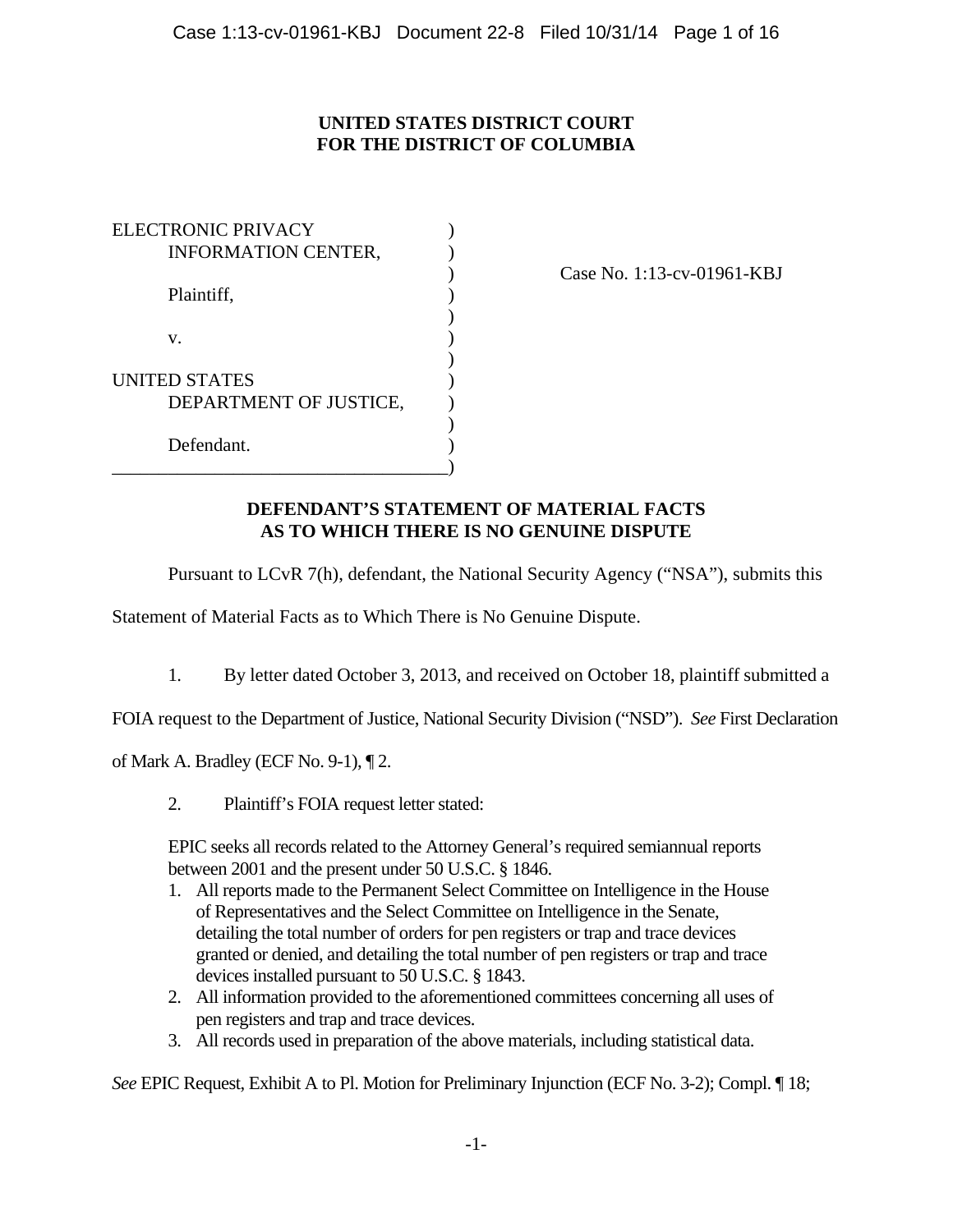Answer ¶ 18.

3. By letter dated October 29, 2013, NSD acknowledged receipt of the request. First Bradley Decl. ¶ 3.

4. By a subsequent letter dated November 5, 2013, NSD granted plaintiff's requests for expedited processing and waiver of processing fees. *Id.*

5. In 2013, the Government declassified the existence of now-discontinued, FISCauthorized bulk collection of Internet metadata pursuant to the FISA PR/TT provisions. *See* Statement of the Director of National Intelligence, *available at*

http://icontherecord.tumblr.com/post/67419963949/dni-clapper-declassifies-additionalintelligence (last visited October 30, 2014).

4. As the Director of National Intelligence has stated, the Government at one time acquired bulk Internet metadata under orders issued by the FISC pursuant to FISA's pen register/trap-and-trace provision. *Id.*

5. The data authorized for collection included certain dialing, routing, addressing, and signaling information such as "to" and "from" lines in an e-mail, and the date and time an email was sent, but not the content of an e-mail or the "subject" line. *Id.* 

6. The PR/TT devices collected large amounts of this transactional information, or metadata, from certain telecommunications service providers, and the National Security Agency ("NSA") analyzed this metadata. *Id.*

7. The FISC's orders authorizing this collection required the Government to comply with "minimization procedures" limiting the retention and dissemination of the metadata, including a requirement of "reasonable articulable suspicion" that selection terms used to query the bulk data were associated with certain identified foreign terrorist organizations. *Id.*

-2-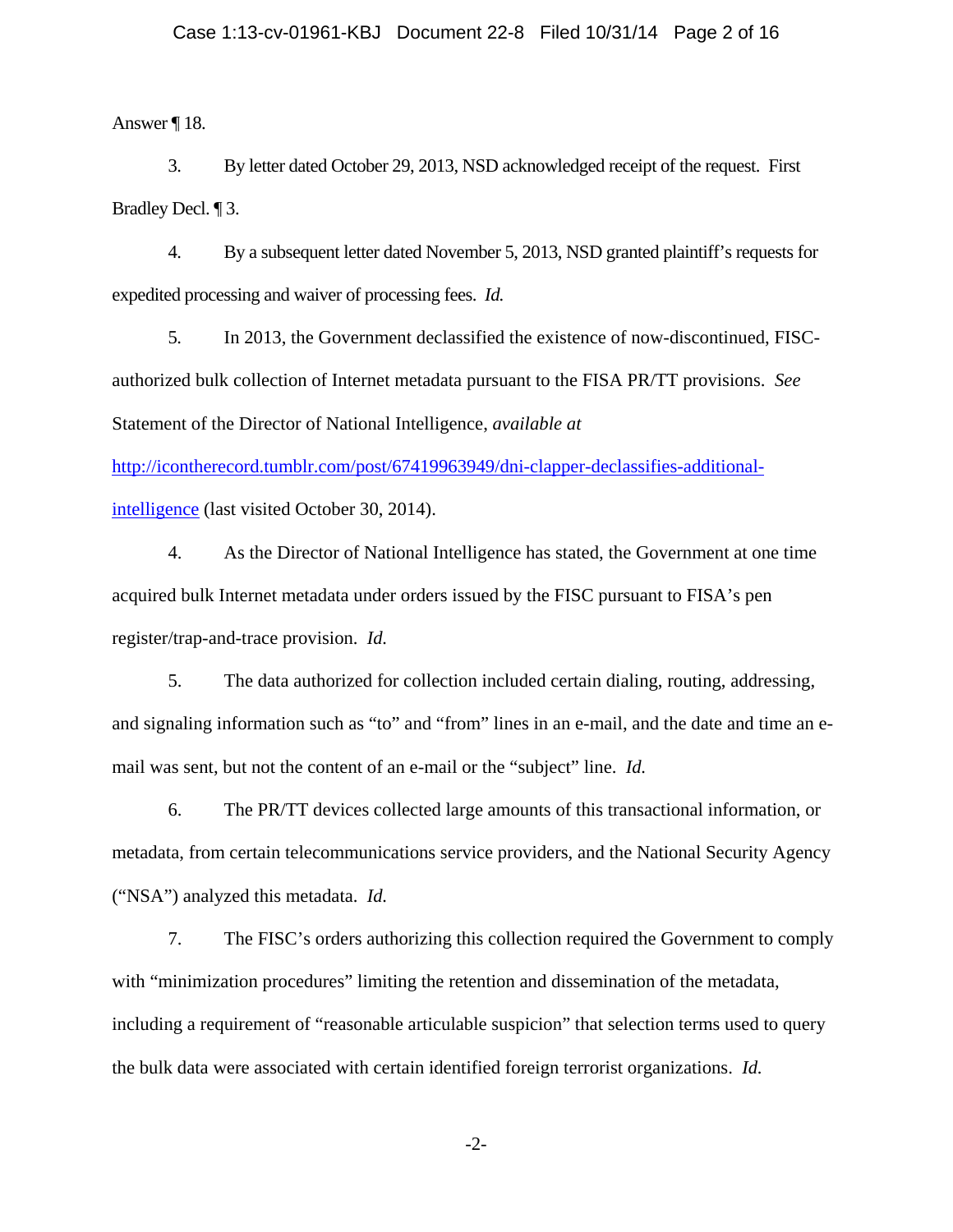#### Case 1:13-cv-01961-KBJ Document 22-8 Filed 10/31/14 Page 3 of 16

8. This program of bulk Internet metadata collection was terminated in 2011 after an operational review. *Id.*

9. The parties have agreed to further narrow the scope of issues in dispute. Plaintiff does not challenge withholding of the names of government employees pursuant to FOIA Exemptions 6 and 7(C); twenty-five documents identified as "Preliminary case tracking report with handwritten notes used to compile reports to Congress;" eleven documents identified as "FISA PR/TT Applications;" a document identified as "Exhibit attached to Document 'Notice of Filing' describing NSA's use of a classified intelligence method in the conduct of the PR/TT program;" a document identified as "Detailed declaration concerning techniques and capabilities used in FBI investigations." Second Bradley Decl. ("Bradley Decl.")  $\P$  7-8.

10. NSD searched for records responsive to plaintiff's FOIA request in NSD's Office of Intelligence, Oversight Section. Bradley Decl. ¶ 6.

11. Because of the Oversight Section's unique role as the NSD component in charge of preparing and submitting these productions to Congress, any NSD records responsive to the request would be found in that section. *Id.*

12. The Oversight Section maintains a working file for each semiannual report and Congressional production. *Id.*

13. Those working files contain, among other records, tracking reports used to compile the statistical information for the semiannual reports. *Id.*

14. As part of the search for records responsive to plaintiff's FOIA request, an Oversight Section staff member went through each of the working folders for the reports and productions submitted during the time span of the request, and he provided NSD FOIA with all records related to PR/TT devices, including any information provided to the House and Senate

-3-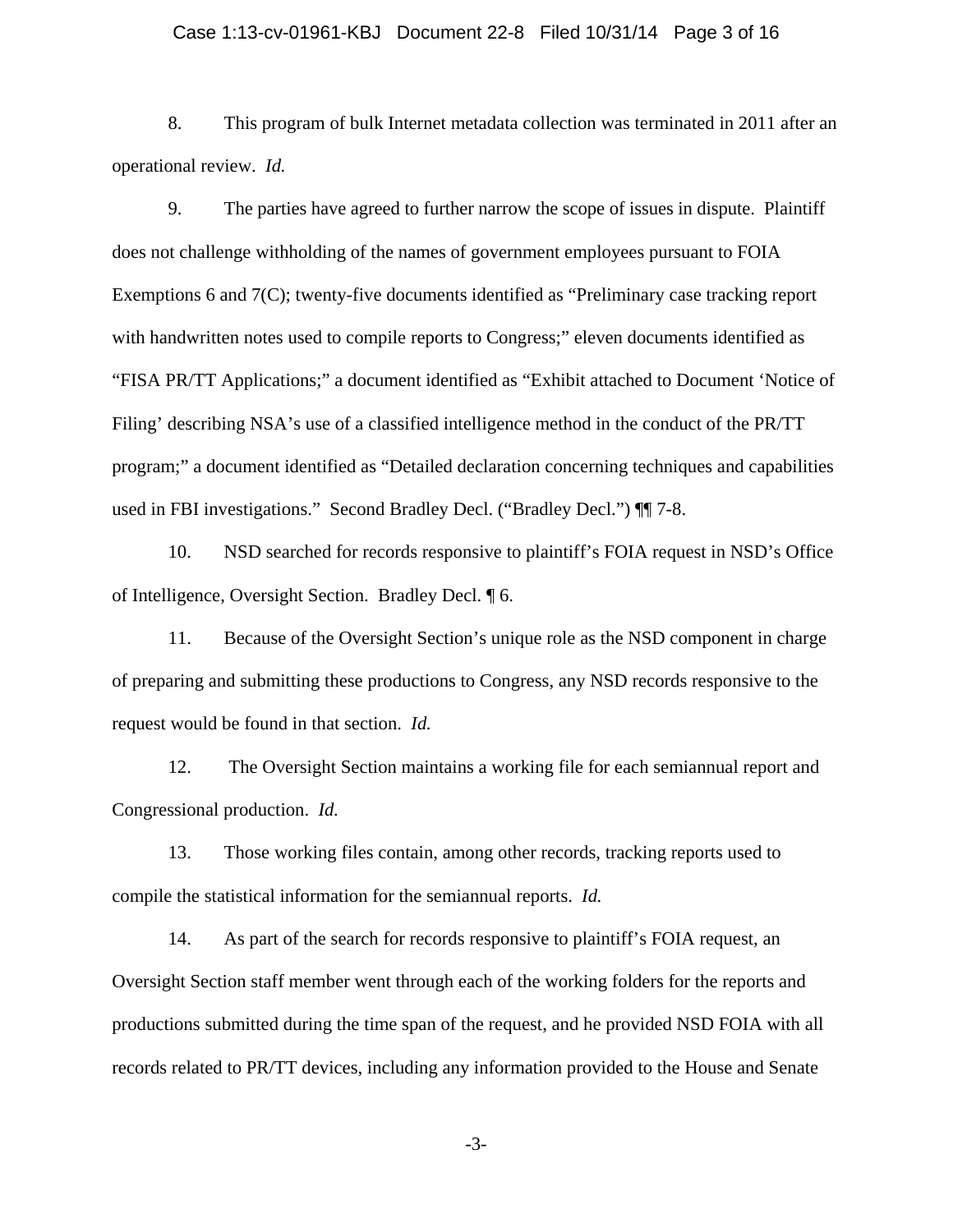## Case 1:13-cv-01961-KBJ Document 22-8 Filed 10/31/14 Page 4 of 16

Intelligence Committees concerning those devices and any records used in preparation of those materials. *Id.*

15. The Government has withheld classified information on behalf of the NSA and pursuant to FOIA Exemption 1. *See* Bradley Decl. ¶ 7; Declaration of David J. Sherman ¶¶ 8-14, 20-81, 83-84.

16. Defendant withheld information relating to the categories of electronic communications metadata collected under FISA PR/TT authority and FISC orders. Sherman Decl. ¶ 20.

17. David J. Sherman is an original classification authority. Sherman Decl. ¶ 2.

18. Mr. Sherman has determined that disclosure of the withheld information relating to the categories of electronic communications metadata collected under FISA PR/TT authority and FISC orders would reveal the scope of the now-discontinued bulk internet metadata collection program, including the Government's technological collection capabilities, and its successes (or failures) in collecting certain types of metadata. *Id.* ¶ 22.

19. Mr. Sherman has determined that, because the Government is authorized to collect metadata under other authorities and may do so separate from the discontinued bulk program, revealing information about the scope of that discontinued program would allow adversaries of the United States today to take countermeasures and frustrate ongoing, individually targeted U.S. intelligence collection. *Id.* ¶ 23.

20. Release of this information concerning the discontinued metadata collection program could be reasonably expected to cause exceptionally grave damage to national security and it is properly classified TOP SECRET. Sherman Decl. ¶ 22.

21. The Government withheld information that would reveal the types of electronic

-4-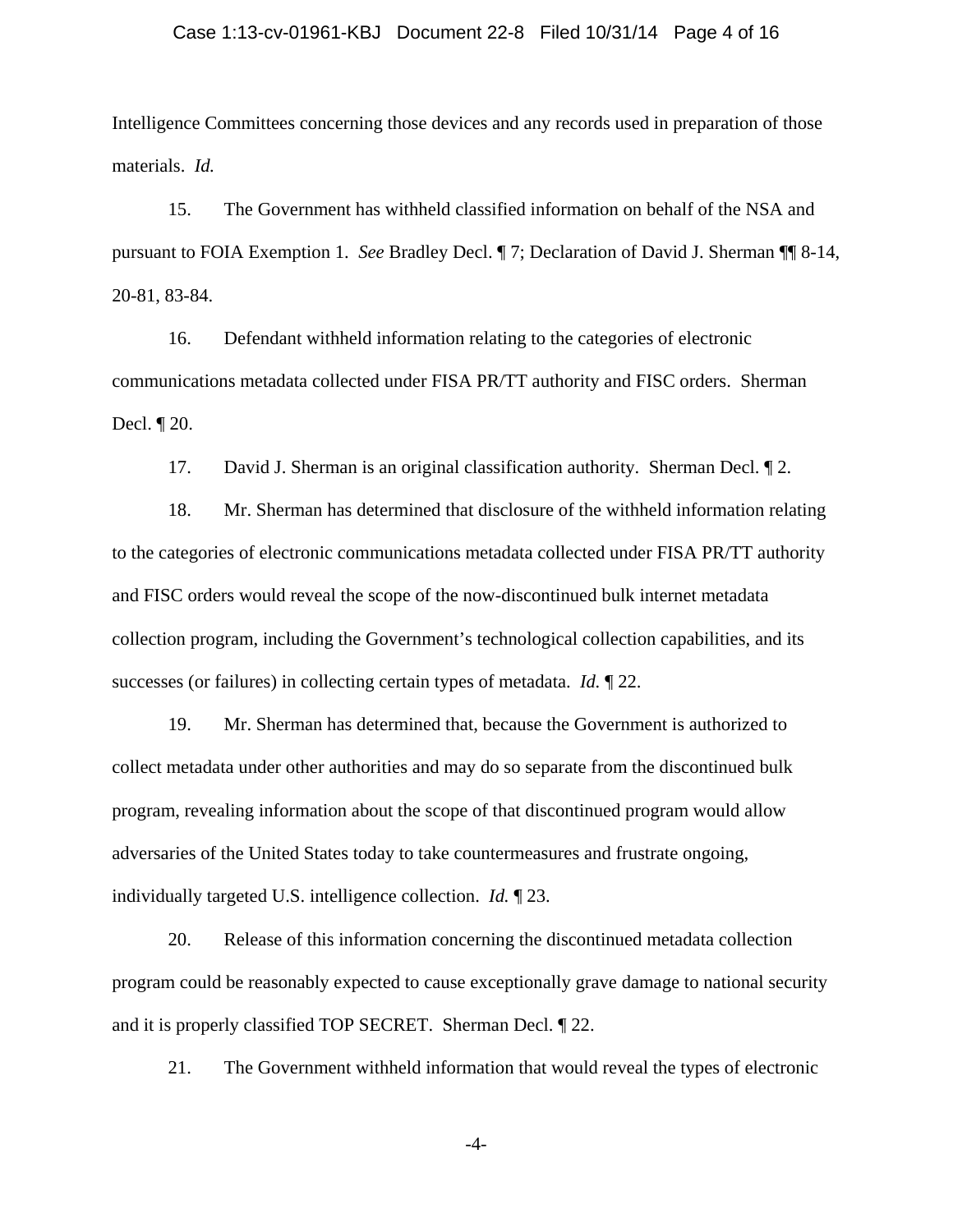#### Case 1:13-cv-01961-KBJ Document 22-8 Filed 10/31/14 Page 5 of 16

communications from which metadata was acquired in the discontinued bulk collection program. *Id.* ¶ 28.

22. Mr. Sherman has determined that information concerning the types of electronic communications subject to metadata collection would shed light on the classified scope of the discontinued program and the Government's capabilities. *Id.* ¶ 30.

23. Mr. Sherman has determined that this would also permit adversaries of the United States to develop countermeasures that could be used to thwart not just email metadata collection, but also other types of communications collection and result in a loss of information crucial to the national security and defense of the United States. *Id.*

24. Mr. Sherman has determined release of this information could reasonably be expected to cause exceptionally grave damage to national security, and it is accordingly classified TOP SECRET and exempt from disclosure under FOIA. *Id.* ¶ 29.

25. The Government has withheld information relating to the identities of electronic communication service providers that were compelled to participate in the discontinued bulk internet metadata collection program. *Id.* ¶ 35.

26. Mr. Sherman has determined that confirming (or denying) a relationship between the NSA and any telecommunications or electronic communications service provider would "reveal to foreign adversaries whether or not NSA utilizes particular intelligence sources [the carrier in question] and methods and, thus, would either compromise actual sources and methods or reveal that NSA does not utilize a particular source or method." *Id.* ¶ 37.

27. This, in turn, would allow adversaries of the United States to avoid the Intelligence Community's surveillance. *Id.* ¶¶ 37-39.

28. Mr. Sherman has determined that revealing such information could reasonably be

-5-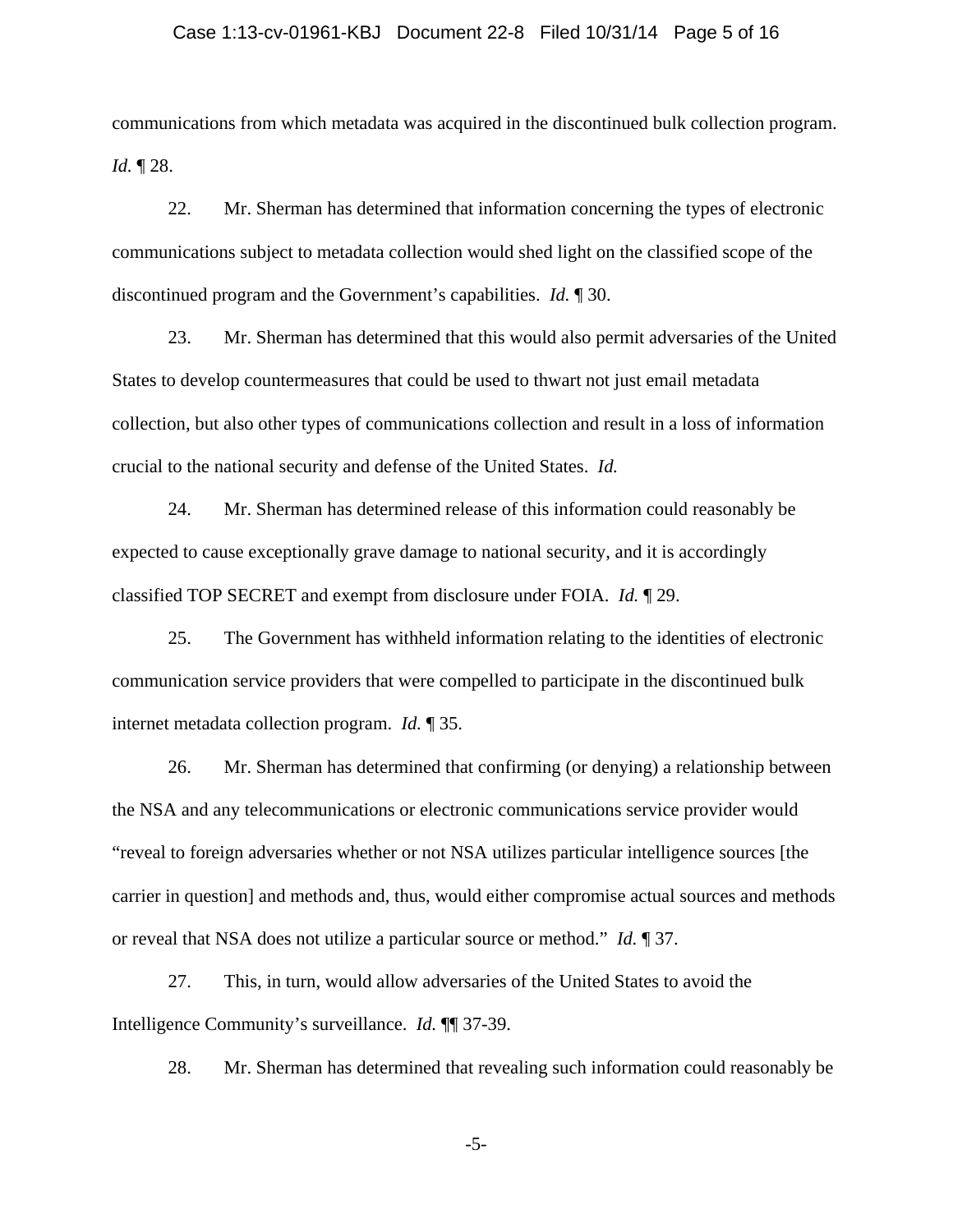## Case 1:13-cv-01961-KBJ Document 22-8 Filed 10/31/14 Page 6 of 16

expected to cause exceptionally grave damage to national security. Sherman Decl. ¶ 36.

29. The Government has withheld some dates and FISC docket numbers of records relating to the discontinued bulk internet metadata collection program. *Id.* ¶ 44.

30. The Government has acknowledged that the program was reauthorized by the FISC approximately every 90 days from its inception until its termination in December 2011, except for a brief period. *Id.* ¶ 45.

31. Mr. Sherman has determined that revealing the withheld docket numbers and dates would allow adversaries of the United States to "deduce or infer the time period for which the program was not operational, thereby determining which of their communications . . . may have escaped NSA collection and querying." *Id.*

32. This, in turn, would allow terrorists to ascertain, *e.g.*, which communication channels remain "safe." *Id.* ¶ 46.

33. Mr. Sherman has determined that this information is properly classified SECRET and it is therefore exempt from disclosure under FOIA. *Id.* ¶ 47.

34. The Government has withheld information regarding the specific facilities from which electronic communications metadata was collected. Sherman Decl.  $\P$  48.

35. Although the bulk internet metadata collection program has been discontinued, Mr. Sherman has determined that "revealing which facilities [were] used for collection under that program would provide" adversaries of the United States with "unique insights into NSA's analytic process for identifying worldwide facilities for collection." *Id.* ¶ 49.

36. Mr. Sherman has determined that adversaries of the U.S. could apply such insights to develop countermeasures against other forms of surveillance. *Id.*

37. Mr. Sherman has also determined that such a disclosure would alert targets of

-6-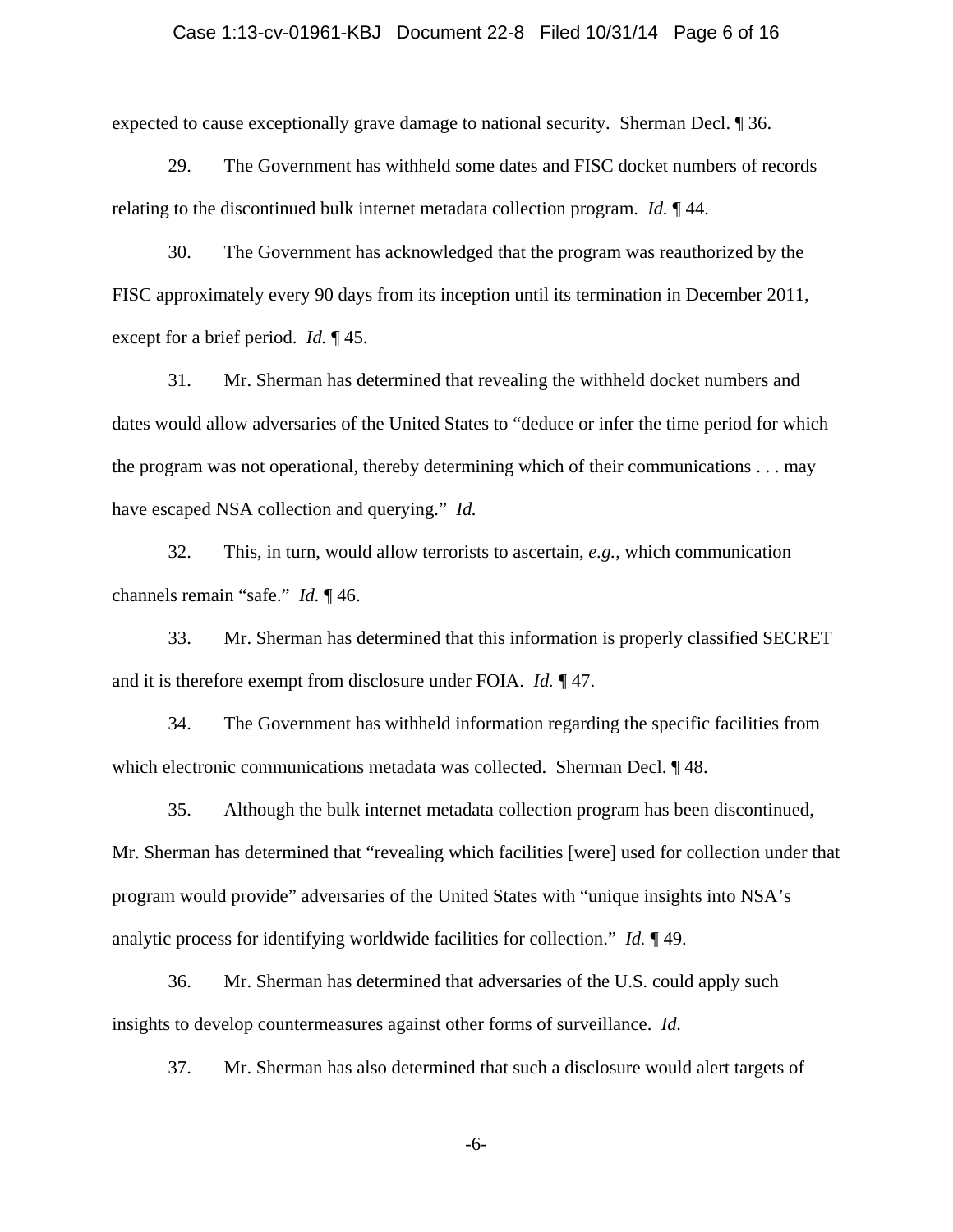## Case 1:13-cv-01961-KBJ Document 22-8 Filed 10/31/14 Page 7 of 16

surveillance to which records NSA did and did not collect, so that they would know which communications were "safe." *Id.*

38. Mr. Sherman has determined that this information is properly classified TOP SECRET and it is therefore exempt from disclosure under FOIA. *Id.* ¶ 50.

39. The Government has withheld the identities of the targets from which communications were collected under the discontinued bulk internet metadata collection program. Sherman Decl. ¶ 51.

40. Mr. Sherman has determined that disclosing specific targets of intelligence collection would identify which entities the Government believes are engaged in terrorism as well as the scope and limits of the discontinued bulk collection program. *Id.* ¶ 53.

41. Mr. Sherman has determined that this, in turn, would allow terrorists to determine which past communications are, or are not, likely to have been captured, and cause those targets to take steps to circumvent future surveillance under other programs. *Id.*

42. Mr. Sherman has determined that the release of surveillance target identities could reasonably be expected to cause exceptionally grave damage to national security. *Id.* ¶ 52.

43. The Government has withheld information relating to the methods and techniques by which adversaries of the United States "attempt to conceal their communications to avoid detection and collection, otherwise known as their tradecraft," as well as "information concerning the threats posed by particular adversaries." Sherman Decl. ¶ 58.

44. Mr. Sherman has determined that disclosure of such information could alert adversaries to the United States' awareness of those adversaries' countermeasures. *Id.* ¶ 60.

45. Mr. Sherman has also determined that such disclosure could alert adversaries such as terrorists to the Government's awareness of particular threats to or plots against the nation. *Id.*

-7-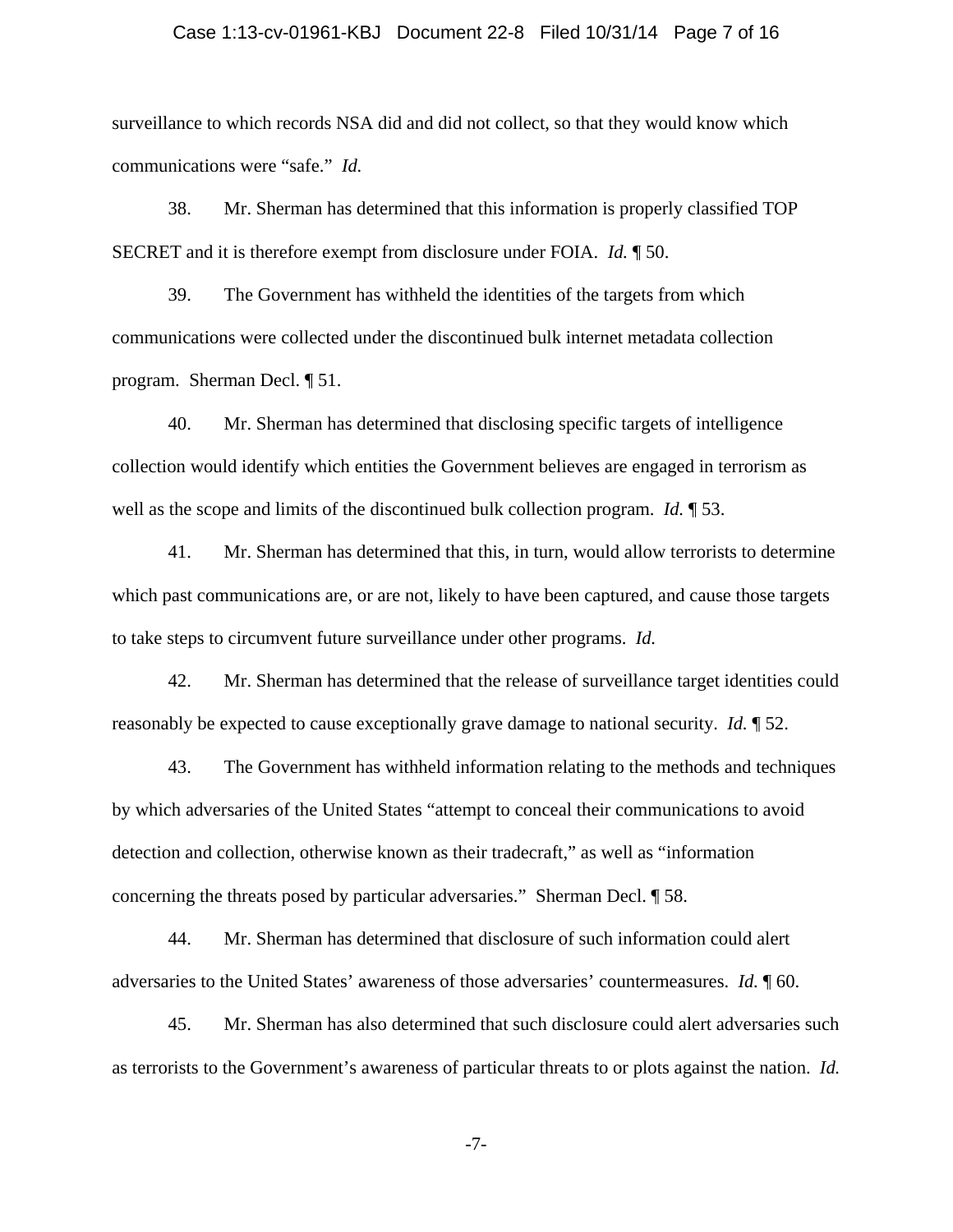## Case 1:13-cv-01961-KBJ Document 22-8 Filed 10/31/14 Page 8 of 16

46. That is because "adversaries know how they communicate and therefore, upon a disclosure of the government's awareness of specific examples of adversary tradecraft, targets would learn which of their communications may have been vulnerable to collection." *Id.*

47. Mr. Sherman has determined that this information could help adversaries avoid ineffective tradecraft, and employ more effective tradecraft, and thus deny the United States crucial information. *Id.*

48. Mr. Sherman has determined that release of this information could reasonably be expected to cause exceptionally grave damage to national security. *Id.* ¶ 59.

49. The Government has withheld certain operational details of FISA PR/TT collection previously authorized by the FISC, although it has released others. Sherman Decl. ¶¶ 65-66.

50. The withheld information includes, *e.g.*, details about equipment, collection capabilities, analytical techniques, and database names. *Id.* ¶ 65.

51. Mr. Sherman has determined that this information would reveal NSA's technical capabilities to adversaries of the United States and allow them to develop countermeasures, frustrate intelligence collection, and enhance attempts to penetrate NSA networks. *Id.* ¶¶ 67-69.

52. As Mr. Sherman has determined that release of this information could reasonably be expected to cause exceptionally grave damage to national security. *Id.* ¶ 67.

53. The Government has withheld in full all Secondary Orders of the FISC issued during the discontinued PR/TT internet metadata bulk collection program. *Id.* ¶ 74.

54. Mr. Sherman has determined that revealing these orders (each of which was directed to a specific communications provider being compelled to provide metadata) or

-8-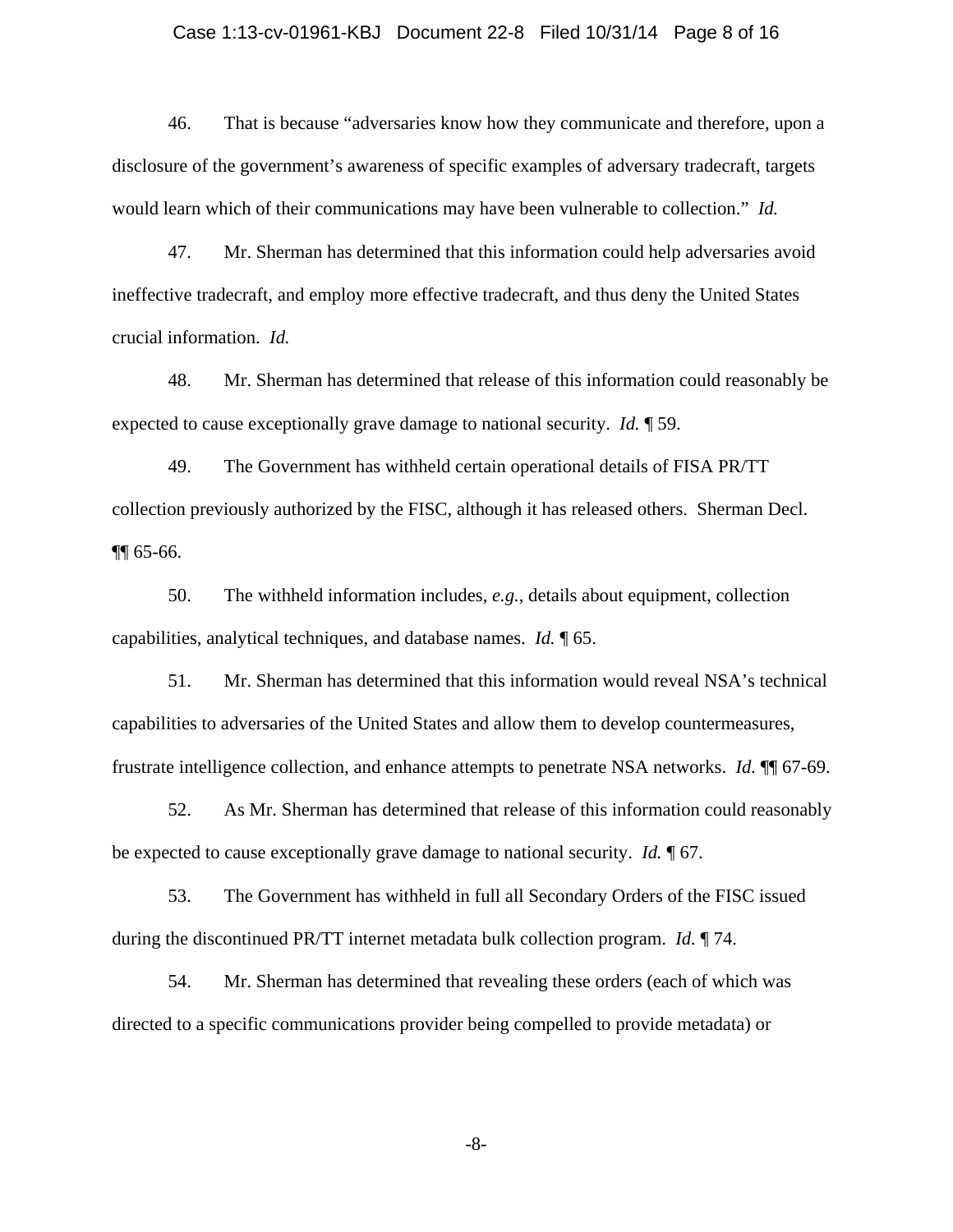#### Case 1:13-cv-01961-KBJ Document 22-8 Filed 10/31/14 Page 9 of 16

revealing even the number of orders could reasonably be expected to allow sophisticated adversaries of the United States to deduce the identities of the providers. *Id.* ¶ 75.

55. Even attempting to redact the names of such providers where they are included in the orders would allow a sophisticated reader to determine the provider's identity "by looking at the length of the redacted[] material, and comparing any redacted Secondary Order with other declassified documents." *Id.*

56. Mr. Sherman has determined that revealing which providers participated in the bulk internet metadata collection program could reasonably be expected to cause exceptionally grave damage to the national security. *See id.* ¶¶ 77, 37-39.

57. The Government has withheld classified information on behalf of the FBI and pursuant to FOIA Exemption 1. *See* Bradley Decl. ¶ 7; Declaration of David M. Hardy ¶¶ 24-34.

58. David M. Hardy is an original classification authority. Hardy Decl. ¶ 2.

59. Defendant withheld information describing specific FBI intelligence activities or methods that are still used by the FBI today in gathering intelligence information. *Id.*  $\P$  31<sup>1</sup>-33.

60. Mr. Hardy has determined that the release of this information would inform hostile entities of the FBI's intelligence-gathering methods, reveal current, specific targets of FBI investigations, and reveal the criteria used and priorities assigned to FBI national security investigations. *Id.* ¶ 32.

61. The documents at issue describing specific FBI intelligence activities or methods were originally submitted to the FISC in support of a Government application for an order

1

<sup>&</sup>lt;sup>1</sup> Paragraph 31 of Mr. Hardy's declaration contains classified information so it has been redacted from the public version of that declaration filed via the Court's ECF system. The same is true of several classified footnotes in Mr. Hardy's declaration. A full, unredacted, classified copy of the declaration is being lodged with a Department of Justice Classified Information Security Officer for *ex parte* submission to and *in camera* review by the Court.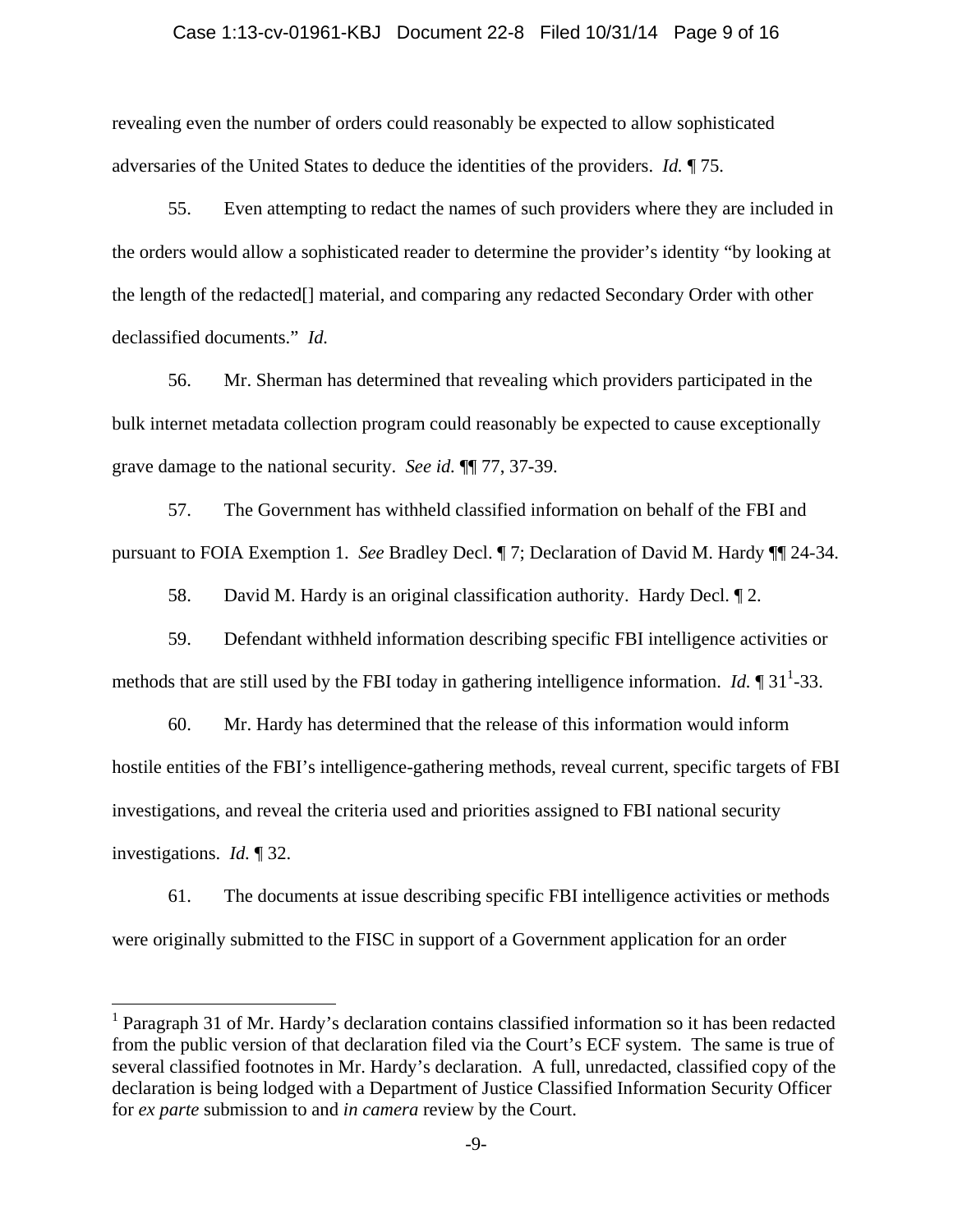## Case 1:13-cv-01961-KBJ Document 22-8 Filed 10/31/14 Page 10 of 16

granting the installation and use of a PR/TT device to be used on particular targets of national security investigations. *Id.* ¶¶ 33-34.

62. These documents contain specific descriptions of a particular FBI intelligence method and activity that, if revealed, would permit hostile entities to thwart the FBI's authorized use of that method. *Id.*

63. Mr. Hardy has determined that release of this withheld information could reasonably be expected to "severely disrupt the FBI's intelligence gathering capabilities" and cause serious or exceptionally grave damage to national security. *Id.* ¶ 34.

64. The Government has withheld classified information from twenty-five semiannual reports that the Attorney General has submitted to the House Permanent Select Committee on Intelligence and the Senate Select Committee on Intelligence, as well as the House and Senate Judiciary Committees. Bradley Decl. ¶ 9.

65. Mr. Bradley is an original classification authority. *Id.* ¶ 2.

66. The semiannual reports discuss, *inter alia*, all PR/TT surveillances conducted under FISA from July 1, 2000 to December 21, 2012. *Id.* ¶ 9.

67. The semiannual reports have been released in part. *Id.* ¶ 10.

68. Summary descriptions of intelligence targets and investigations, which specifically describe national security investigations and how they are conducted, have been redacted from the reports released to plaintiff. *Id.*

69. Mr. Bradley has determined that release of this information could reveal the targets of the investigations, "particularly to sophisticated observers including the targets themselves, because of other details provided." *Id.*

-10-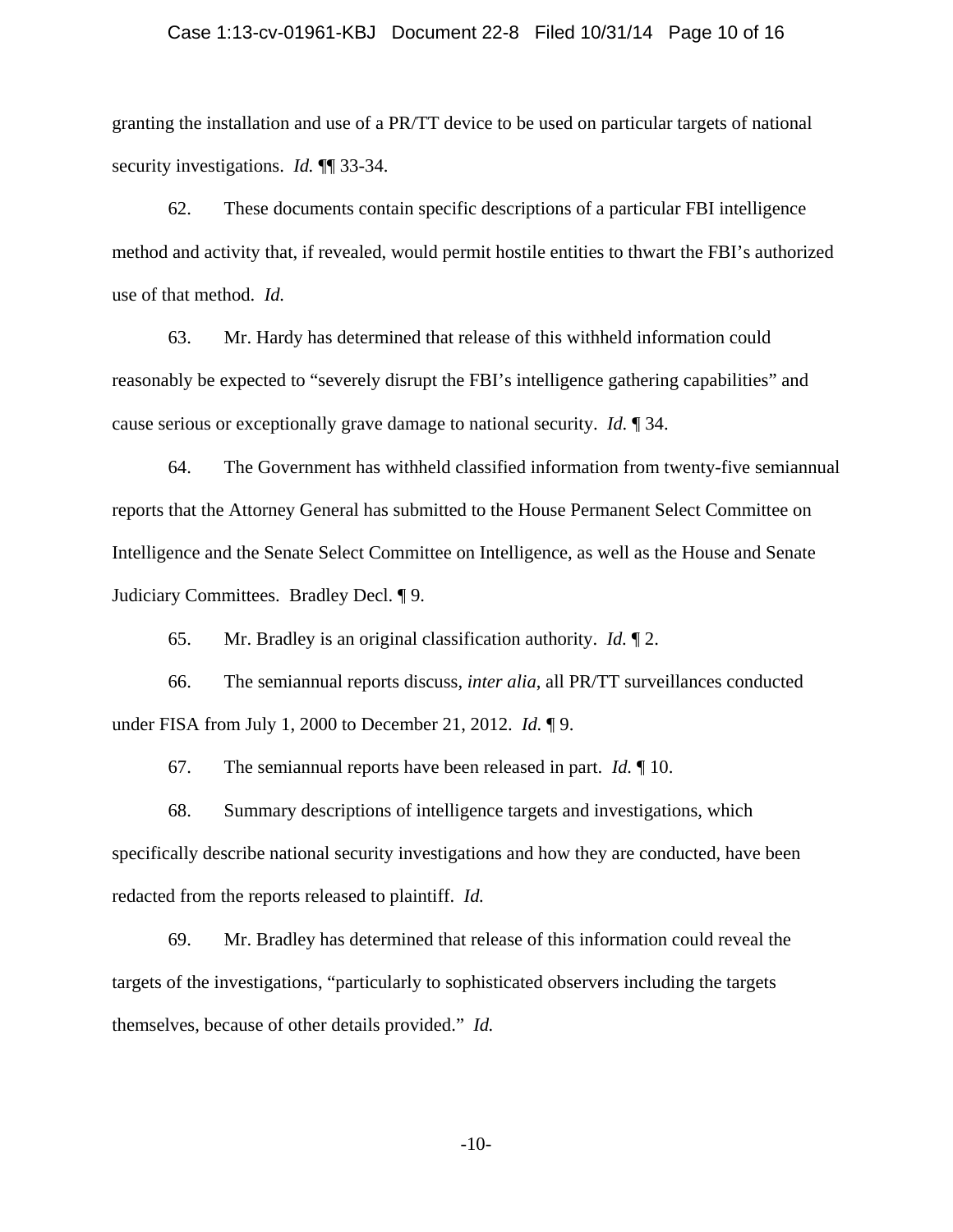#### Case 1:13-cv-01961-KBJ Document 22-8 Filed 10/31/14 Page 11 of 16

70. Mr. Bradley has also determined that release of this information would reveal the techniques that the United States Intelligence Community employs in national security investigations. *Id.*

71. The Government has also withheld portions of the reports that contain summary descriptions of compliance incidents, which include details about United States intelligence methods. *Id.*

72. Mr. Bradley has determined that revealing those details could permit adversaries of the United States to circumvent intelligence collection and evade surveillance by the United States. *Id.*

73. The Government has withheld information about intelligence sources and methods from the semiannual reports released to plaintiff. *Id.*

74. The reports contain "specific descriptions of the manner and means by which the United States Government conducts foreign intelligence surveillance, and as such, the withheld information describes sensitive intelligence activities, sources, and methods." *Id.*

75. Mr. Bradley has determined that disclosure of this information would provide adversaries of the United States and foreign intelligence targets with insight into the Intelligence Community's capabilities, which could permit them to degrade and evade those capabilities. *Id.* ¶ 10.

76. Mr. Bradley has determined that such disclosure could therefore be reasonably expected to cause serious or exceptionally grave damage to national security. *Id.*.

77. The Government has withheld classified information on behalf of the CIA and pursuant to FOIA Exemption 1 from a single document, a Declaration of then-Director of Central Intelligence George Tenet, which was released in part. *See* Bradley Decl. ¶ 7;

-11-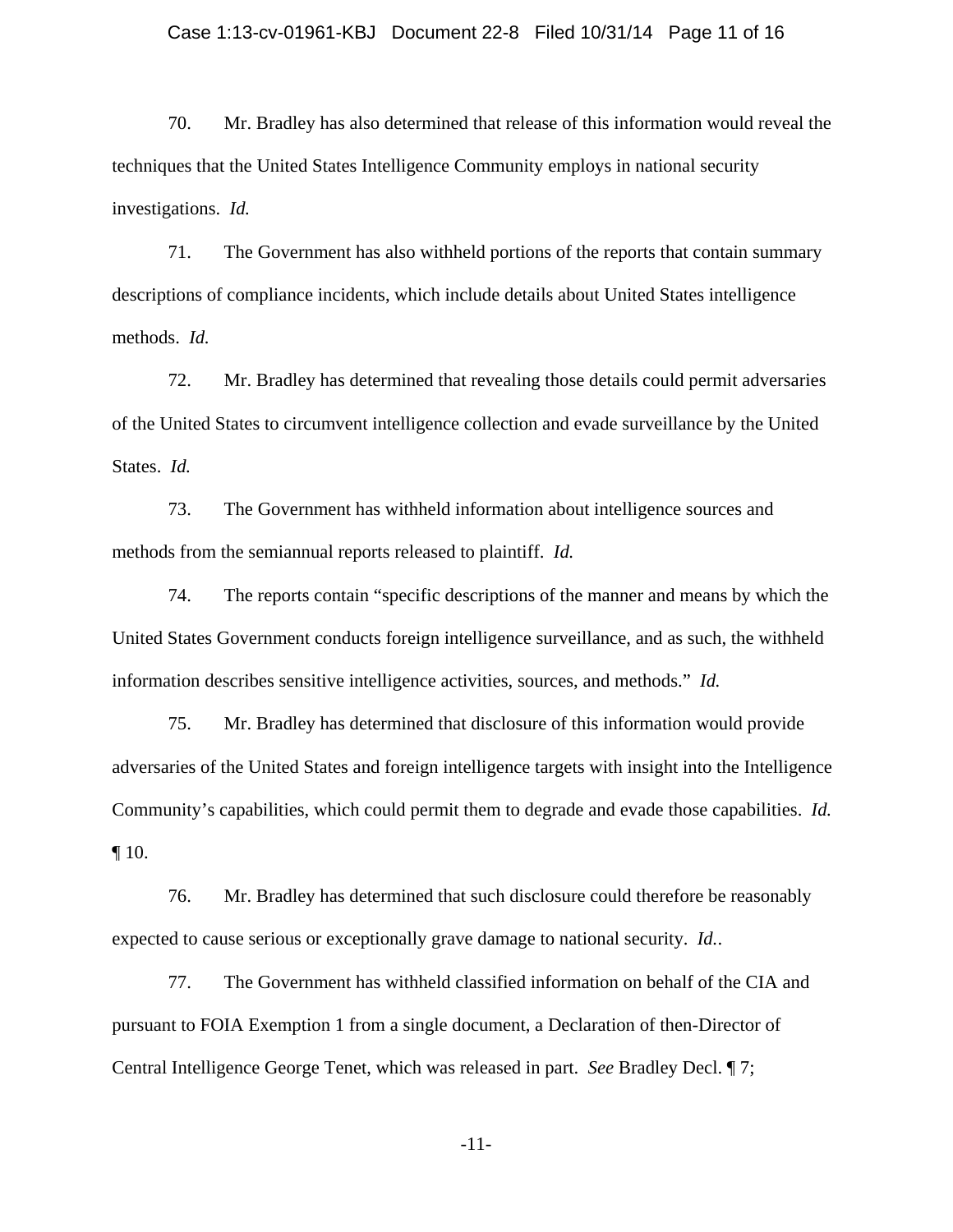Declaration of Martha M. Lutz ¶¶ 5-15, 19-23.

78. Ms. Lutz is an original classification authority. Lutz Decl. ¶ 2.

79. Ms. Lutz has determined that disclosure of the information withheld in the Tenet Declaration could be expected to lead to the identification of intelligence sources, methods, and activities of the CIA. *Id.* ¶ 15.

80. The information redacted from the Tenet Declaration relates to specific sources, methods, and activities used by the CIA to track and collect information on terrorist threats, and relates to the CIA's methods to corroborate and synthesize collected intelligence. *Id.* ¶ 20.

81. The Tenet Declaration provides numerous, detailed pieces of intelligence information along with details as to how that information was obtained, processed and analyzed. *Id.*

82. Protection of the CIA's intelligence sources and methods is critical to its ability to provide the President and other United States policymakers with information and fulfill the agency's counterterrorism mission. *Id.* ¶ 21.

83. Ms. Lutz has determined that revealing the information redacted from the Tenet Decl., however, would allow terrorist groups to "exploit gaps in coverage" of CIA intelligence gathering and "defeat the specific collection efforts of the CIA[.]" *Id.* ¶ 22.

84. Ms. Lutz has determined that disclosure of the information withheld from the version of the Tenet Decl. released to Plaintiff could reasonably be expected to result in exceptionally grave damage to national security. Lutz Decl. ¶ 23.

85. The information redacted on behalf of the NSA from documents responsive to plaintiff's FOIA request relate to a function (signals intelligence) and the activities of the NSA. *See* Sherman Decl. ¶¶ 25 (categories of internet metadata collected, relating to function and

-12-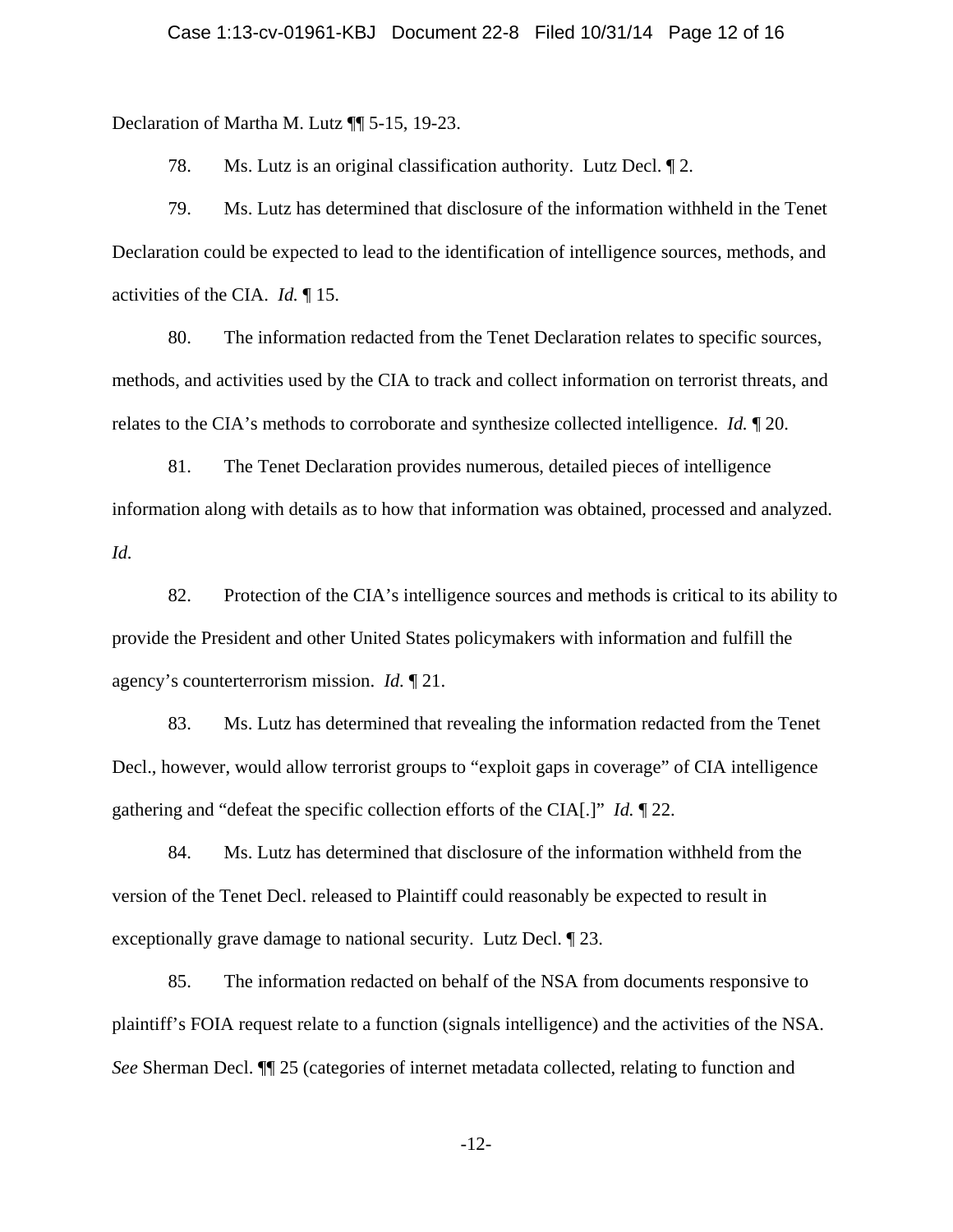## Case 1:13-cv-01961-KBJ Document 22-8 Filed 10/31/14 Page 13 of 16

activities of the NSA); 32 (types of communications acquired under discontinued bulk PR/TT program); 43 (identities of providers compelled to participate in discontinued bulk PR/TT program); 47 (dates and FISC docket numbers associated with discontinued bulk PR/TT collection program); 50 (facilities from which electronic metadata was collected); 55 (identities of targets of intelligence collection); 62 (adversary tradecraft); 71 (operational details of communications intelligence collection activities); 79 (FISC secondary orders authorizing NSA communications intelligence activities).

86. The NSA, CIA, and FBI invoke Section 102A(i)(1) of the National Security Act of 1947, as amended, as justification to withhold information pertaining to intelligence sources and methods. *See* Sherman Decl. ¶ 17; Hardy Decl. ¶¶ 36-38; Lutz Decl. ¶¶ 16-18.

87. The Government has invoked the National Security Act to protect various intelligence sources and methods. *See* Sherman Decl. ¶¶ 26 (categories of electronic communications metadata collected under discontinued bulk PR/TT program, revealing intelligence sources and methods); 33 (types of electronic communications acquired under discontinued bulk PR/TT program, revealing intelligence sources and methods); 42 (identities of telecommunications providers compelled to provide internet metadata, *i.e.*, intelligence sources); 49 (facilities from which metadata was collected, *i.e.*, intelligence sources); 56 (identities of targets of PR/TT collection, which would allow targets to deduce intelligence sources); 63 (information about adversary tradecraft, which could permit adversaries to deduce intelligence methods); 72 (operational details of discontinued bulk PR/TT collection program, *i.e.*, intelligence methods); 80 (secondary orders, which would reveal the identities of providers compelled to participate in the discontinued bulk PR/TT collection program, *i.e.*, intelligence

-13-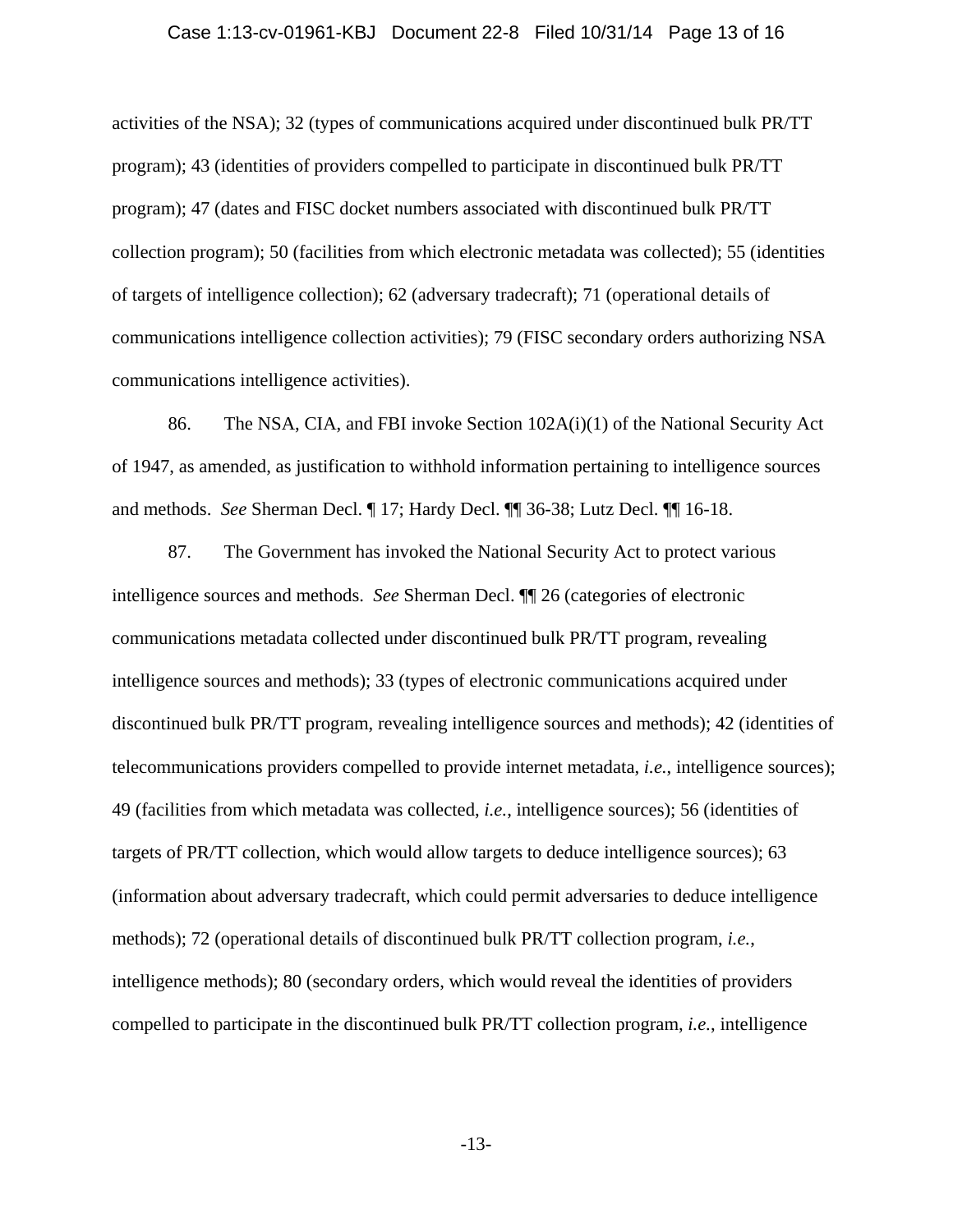## Case 1:13-cv-01961-KBJ Document 22-8 Filed 10/31/14 Page 14 of 16

sources); Hardy Decl. ¶¶ 31-33, 35-36 (specific intelligence method); Lutz Decl. ¶¶ 17-20 (specific intelligence sources, methods, and activities of the CIA).

88. The withheld portions of the Tenet Decl. contain information about CIA's core functions, and in particular specific intelligence sources, methods, and activities used by the CIA to protect the United States against terrorist threats. Lutz Decl. ¶¶ 18, 20.

89. The Government has withheld information concerning communications intelligence activities of the United States. Sherman Decl. ¶¶ 27 (categories of metadata collected); 34 (types of electronic communications acquired); 43 (identities of providers from whom communications intelligence was or is collected); 57 (identities of targets of communications intelligence activities); 64 (information about adversary tradecraft, which would reveal "the procedures and methods that the NSA uses to intercept communications" intelligence); 73 (operational details of communications intelligence collection under discontinued bulk PR/TT program); 81 (FISC secondary orders, which would reveal the scope of communications intelligence collection program and methods by which NSA intercepts communications intelligence).

90. The government has withheld from the documents provided to plaintiff information concerning a confidential law enforcement technique used by the Intelligence Community in national security investigations, and details concerning that technique. *See* Hardy Decl. ¶¶ 31-32, 45-46, 51; Bradley Decl. ¶ 11.

91. The Government has also withheld information concerning a second, confidential law enforcement technique. *Id.*

92. The Government has withheld information concerning "methods the FBI uses to collect and analyze information in connection with national security investigations," Hardy Decl.

-14-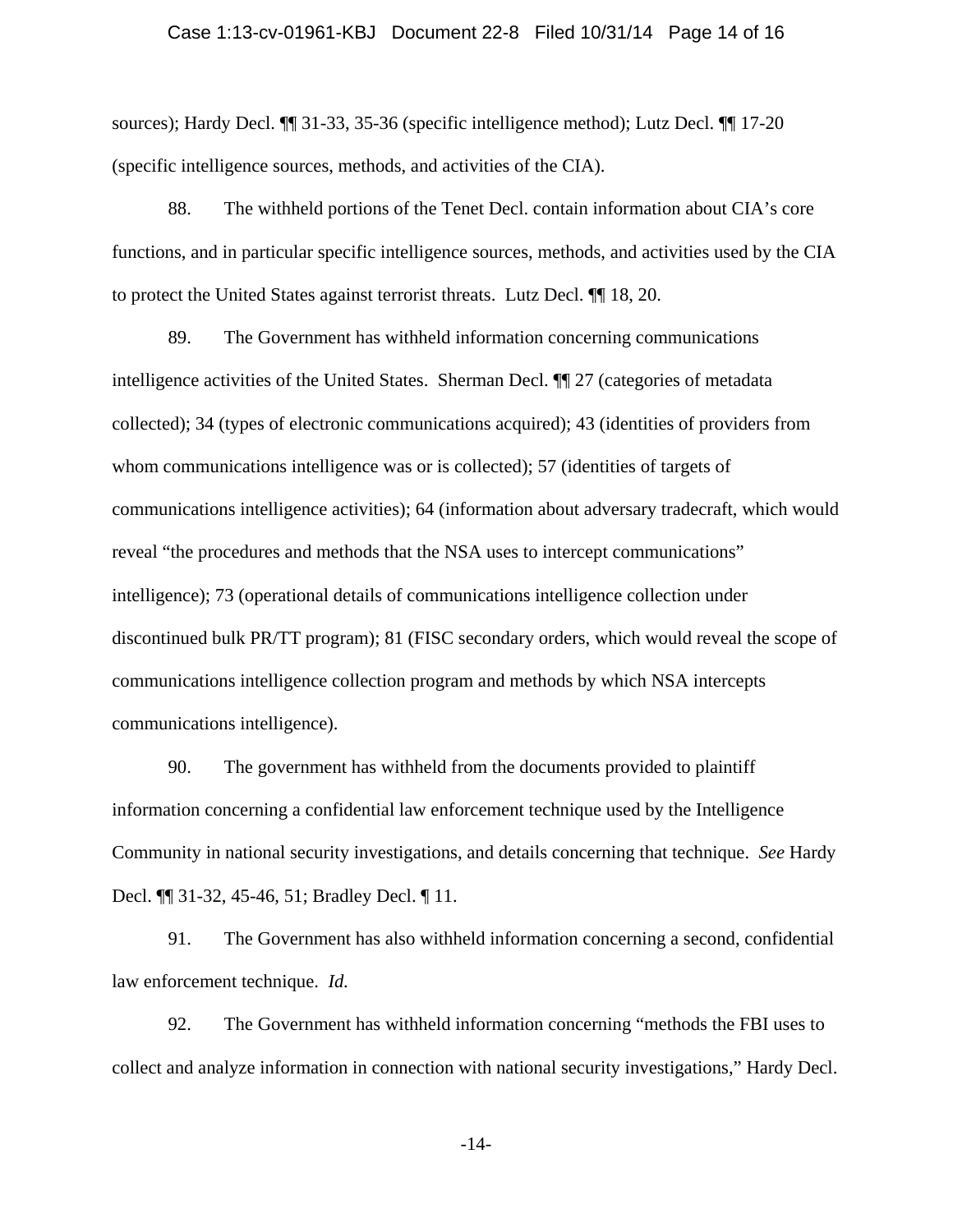## Case 1:13-cv-01961-KBJ Document 22-8 Filed 10/31/14 Page 15 of 16

¶¶ 47-48, and the dates and types of its investigations, which would reveal the types of activities that trigger a full vs. preliminary investigation *id.* ¶ 50.

93. The Government has withheld portions of the FBI's 2008 Domestic Investigations and Operations Guide ("DIOG") that instruct FBI employees "on the proper use of certain sensitive FBI procedures, techniques, and strategies for conducting investigations." *Id.* ¶ 49.

94. The withheld portion of the DIOG responsive to plaintiff's request for FISA PR/TT information identifies the procedures, techniques, and strategies at issue. *Id.*

95. Releasing such information would reveal sensitive, unknown uses of these specific techniques and procedures, permit criminals to predict how and when the FBI will respond to certain suspicious or criminal activities, and thus enable them to take countermeasures to thwart the FBI techniques, procedures, and strategies at issue. *Id.*

96. Mr. Sherman, Mr. Hardy, Mr. Bradley, and Ms. Lutz have attested that the Government has reviewed the withheld material and disclosed all non-exempt information that reasonably could be disclosed. *See* Sherman Decl. ¶¶ 82-84, Hardy Decl. ¶¶ 52-53, Bradley Decl. ¶ 13, Lutz Decl. ¶ 24.

97. The Government has reviewed the withheld material and disclosed all non-exempt information that reasonably could be disclosed. *See* Sherman Decl. ¶¶ 82-84, Hardy Decl. ¶¶ 52- 53, Bradley Decl. ¶ 13, Lutz Decl. ¶ 24.

// // //

//

//

-15-